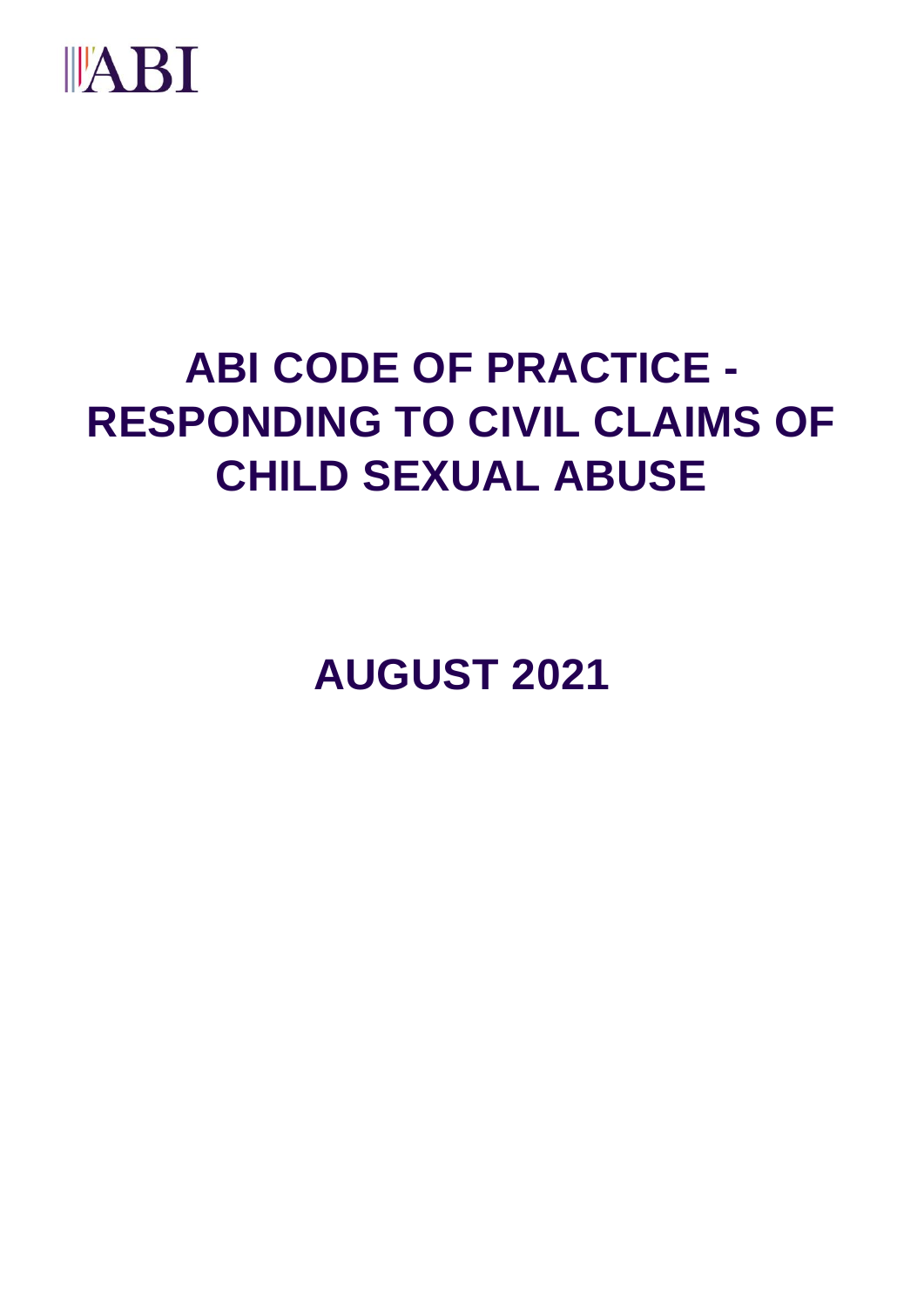### **Introduction and summary**

This ABI Code of Practice: Responding to Civil Claims of Child Sexual Abuse has been produced with the aim of improving certain aspects of the civil claims process that are within insurers' control for victims and survivors of child sexual abuse. It addresses issues identified by the Independent Inquiry into Child Sexual Abuse in its Accountability and Reparations Investigation Report, including insurers' approaches to limitation (the law requiring that certain civil claims, including child sexual abuse claims, must be brought within three years of the incident or three years from the date the claimant turns the age of 18) and apologies, and also other areas of the civil claims process that may have caused distress for victims and survivors, including the use of confidentiality agreements.

This Code has been developed by a group of insurer representatives with expertise in the handling of child sexual abuse claims. The powerful testimonies of victims and survivors during the public hearings of the Independent Inquiry, including their experiences of the civil claims process, have helped shape it. For some insurers, this document codifies existing good practice which may already form part of their approach to handling child sexual abuse claims.

Broadly, this Code provides that insurers will:

- Recognise that pursuing a civil child sexual abuse claim can be intimidating and distressing for victims and survivors, and handle such claims appropriately and with sensitivity.
- Not seek to defend child sexual abuse claims on the basis of limitation or consent other than in exceptional circumstances.
- Seek to resolve the claim without the need for the claimant to undergo assessments by multiple medical experts.
- Never prevent or discourage their policyholder from apologising to a claimant, and will never require a claimant to agree to confidentiality terms as a condition of settlement of a child sexual abuse claim.

### **1. Purpose, scope and application**

- 1.1 This ABI Code of Practice: Responding to Civil Claims of Child Sexual Abuse ('the Code') sets out certain steps that ABI members will take when responding to civil claims of child sexual abuse, in order to achieve an empathetic, compassionate and respectful approach, as well as consistency and transparency in claims handling (while recognising the individual circumstances of each claim).
- 1.2 This Code was published on 17 August 2021 and is effective for new and ongoing child sexual abuse claims from that date. It will be reviewed and, where appropriate, updated periodically and may be withdrawn if the ABI considers it appropriate to do so. A review and changes to the Code may be appropriate as a result of future findings and recommendations of the Independent Inquiry into Child Sexual Abuse, which is due to publish its final report in 2022.
- 1.3 This Code applies to ABI member firms who provide, or who have previously provided, insurance which covers civil claims for child sexual abuse. A list of ABI members can be found here:<https://www.abi.org.uk/about-the-abi/abi-members/>

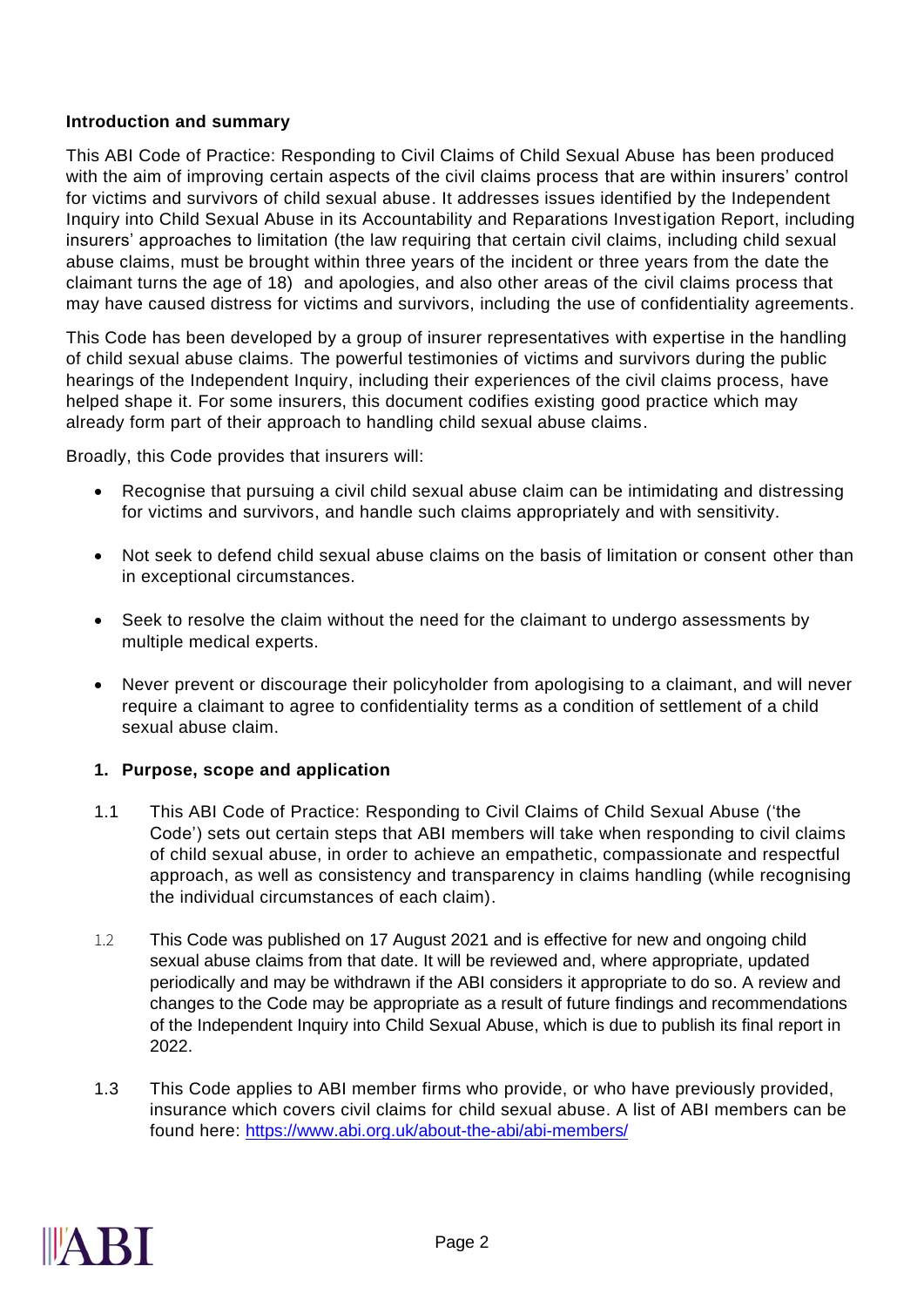- 1.4 This Code does not purport in any way to replace the legal or regulatory requirements of insurers, with which firms will and must always comply.
- 1.5 Some ABI members may have developed their own principles or guidelines for handling child sexual abuse claims which are specific to their own business. This Code is intended to complement, not replace, those.
- 1.6 Some ABI members may have transferred insurance policies that may cover claims for child sexual abuse to another organisation, or have arrangements in place that means decisions about how child sexual abuse claims are handled rest with another organisation. ABI members will, wherever possible, encourage those organisations to comply with this Code.
- 1.7 Insurers who instruct third parties to support them in the handling of child sexual abuse claims should seek to ensure that those third parties adhere to this Code.

## **2. Terminology/definitions**

- 2.1 Throughout this Code the terms 'claimant' and 'claimants' are used to describe victims and survivors who have made a civil claim of child sexual abuse.
- 2.2 Where this Code refers to 'Insurers' or 'ABI members' it is referring to those firms who are participating in this Code.

### **3. Background to insurers' involvement in child sexual abuse claims**

- 3.1 Civil child sexual abuse claims may be made against the alleged perpetrator of abuse or they may be made against an organisation who was responsible, either for the claimant or for the conduct of the alleged perpetrator. Those organisations may have bought insurance which covers their liability for at least part of the claim. Others organisations will, at times, not have bought insurance, or they will have insurance but with a large uninsured excess or low limits of cover. For those reasons, insurers have no involvement in many claims for child sexual abuse. In those claims where an insurer is involved, this Code addresses the insurer's role where it is investigating or defending any part of a civil child sexual abuse claim.
- 3.2 A number of parties, including the insurer, might have a role in investigating or addressing a child sexual abuse claim. While the insurer can only influence their own conduct or that of any third parties who represent them in the circumstances, insurers will seek to set a positive example to others involved and will maintain the standards set out in this Code, even if others involved are falling short.
- 3.3 The potential involvement of representatives both for the claimant and the insurer can mean that the insurer does not have any direct contact with the claimant. However, the insurer should ensure that any third party it engages to represent it in a child sexual abuse claim, such as its own lawyers, observes the standards set out in this Code and that the same standards are observed whether they are dealing with the claimant direct or through the claimant's representative.

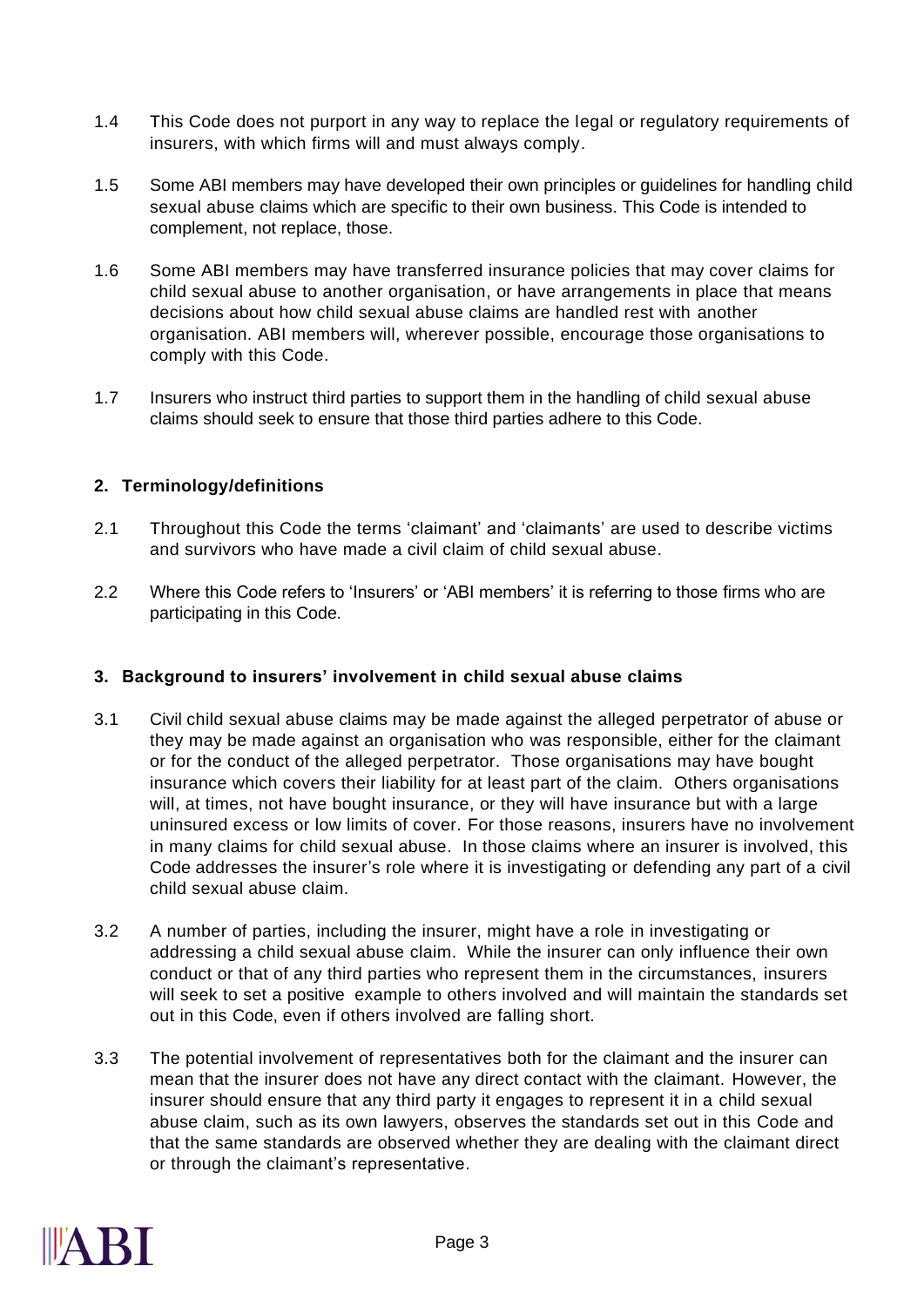3.4 Claimants making child sexual abuse claims are very often represented by others. Those representatives may be well-versed in the litigation process and child sexual abuse claims in particular. In all cases where a claimant is unrepresented, but even in those cases where they have representation, references to the litigation and pre-litigation processes should seek to use plain and easy-to-understand language.

# 4. **Claims handling principles**

## *4.1 Recognising the sensitive nature of child sexual abuse claims and responding with appropriate empathy and compassion.*

Aim: to recognise that pursuing a civil child sexual abuse claim can be intimidating and distressing for claimants, and insurers should handle such claims appropriately and with sensitivity.

While the civil claims process often necessitates the insurer or its representatives making enquiries, seeking evidence and carrying out investigations to validate the claim, the process need not be, and insurers should endeavour to avoid it being, combative.

Insurers recognise that the civil process can be distressing for claimants pursuing a child sexual abuse claim, and will endeavour to carry out any necessary investigations sensitively and by suitably qualified experts.

Insurers' approach to communications with claimants and their representatives should reflect the fact that they are seeking to investigate the circumstances to establish whether that particular insurance policy responds to the claim, and whether a settlement is appropriate.

This overall aim could be achieved by insurers -

- 4.1.1 Ensuring that individuals handling civil child sexual abuse claims have the appropriate skills, training and capability to treat those claims with empathy and sensitivity.
- 4.1.2 Seeking, so far as possible, to use neutral language in written communications to claimants and their representatives – even when they disagree with something claimed – recognising that such communications may be read by or to a claimant.
- 4.1.3 Where a claimant is not legally represented, suggesting that they consider seeking legal representation (this may involve referring them to the Association of Child Abuse Lawyers (ACAL)) from an individual or firm with expertise in representing victims and survivors of child sexual abuse. Where the claimant cannot or chooses not to obtain legal representation, insurers will continue to deal with their claim and will pay particular attention to using easy to understand language in communications.

# *4.2 Limitation and the use of consent as defences to child sexual abuse claims*

Aim: Insurers will not seek to defend child sexual abuse claims on the basis of limitation or consent unless their initial investigations indicate that this is appropriate in the exceptional circumstances of the particular case

The circumstances of child sexual abuse are such that a claimant, for understandable reasons, may not raise allegations about the abuse they suffered for many years after it took place. Any claimant bringing a child sexual abuse claim long after the alleged abuse may be concerned that their claim may fail because of limitation, notwithstanding the courts' power to disapply the

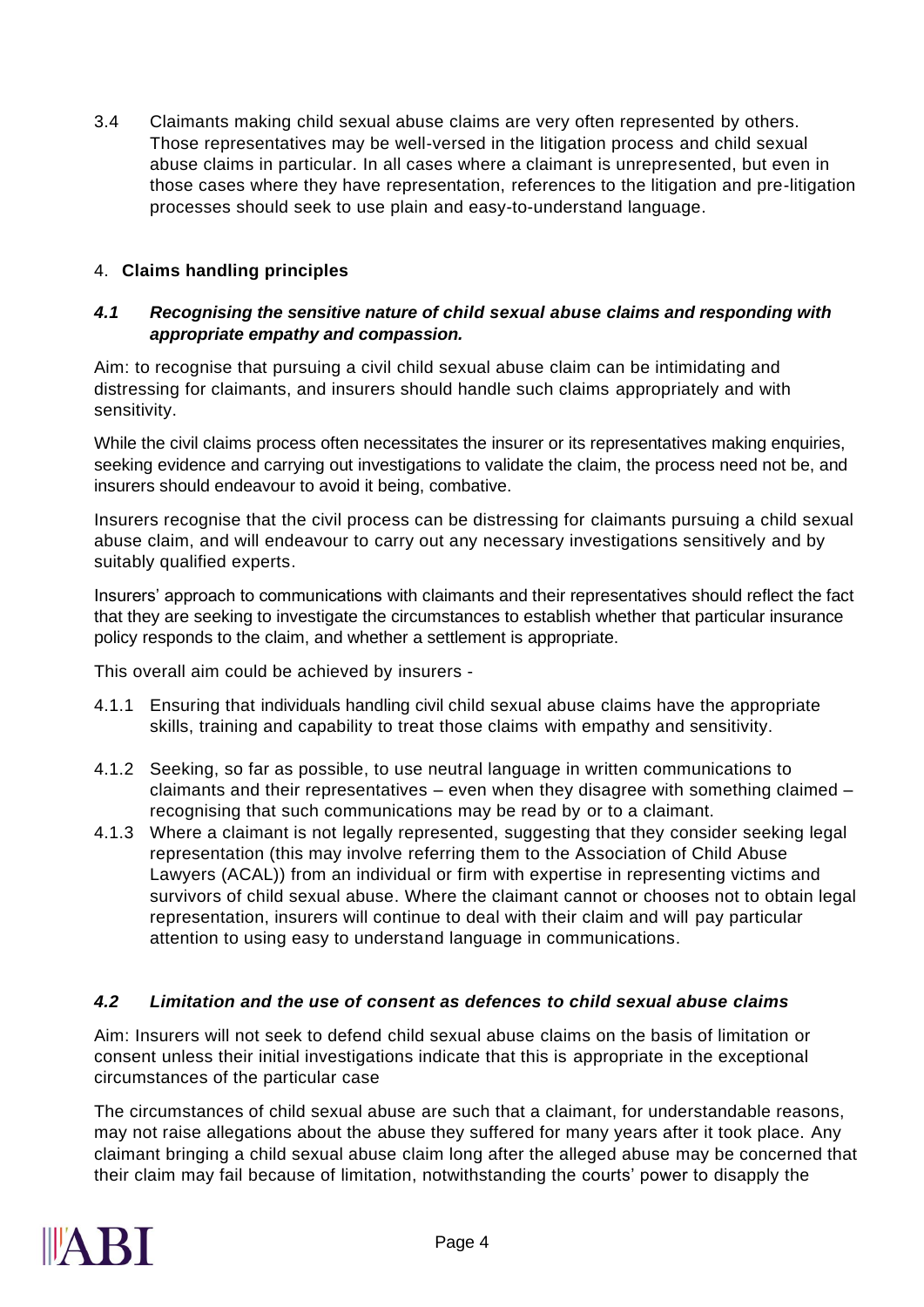three-year limitation period. While the courts will consider a range of factors to determine whether to disapply limitation, a significant factor is whether in doing so the passage of time means that the defendant's ability to defend the claim has been prejudiced and a fair trial would not be possible. Insurers will also be guided by this approach when considering limitation, which they will only use as a defence to a claim in exceptional circumstances. Limitation will never be used as a tactical defence by insurers.

Insurers consider limitation on a case by case basis and expect that, in the majority of child sexual abuse claims, they will conclude that limitation is not an issue. In order for an insurer to reach this conclusion, they will need to investigate the availability of evidence and witnesses to validate the claimant's allegations. Therefore, the fact the claim has been brought 'out of time' and that limitation may be an issue is often referred to by the insurer in the reply to the claimant's initial letter of claim. However, where it is, insurers will seek to be as clear as possible with the claimant and their representatives about the steps they need to take and the information required to determine whether limitation is an issue. Insurers routinely agree to requests for limitation moratoriums, where they are able to do so, in order to relieve some of the pressure on claimants and their representatives. Insurers will also endeavour to make a swift determination on whether limitation is an issue and if they are satisfied that it is not, they will communicate this explicitly to the claimant or their representative at the earliest opportunity. Where it is an issue, insurers will provide a written explanation to the claimant and their representatives as to why they consider that the claim cannot fairly proceed due to the passage of time.

In addition, implementation of a Pre-Action Protocol, which sets out the steps parties should take before court proceedings are started, specific to abuse claims would achieve early exchange of relevant information and documentation, and go a long way to eradicate at the earliest possible stage any uncertainties about whether there remained any question regarding limitation. A draft Pre-Action Protocol was developed by insurers in 2017 and in 2018 a subcommittee of the Civil Procedure Rule Committee was formed to advance this. It is hoped that this can be progressed, and a Protocol implemented, in the near future to facilitate a more streamlined and less adversarial claims process.

Insurers also recognise that consent is never an appropriate defence to child sexual abuse claims where the victim was under the age of 16 at the time of the abuse. They also recognise that there can be a significant power imbalance between the victim of abuse and the abuser where the claimant was aged 16 or over at the time of the acts in question, and therefore will consider very carefully whether such a defence is appropriate in such claims.

This overall aim could be achieved by insurers –

- 4.2.1 Setting out at an early stage in the claim whether there is a need for any investigations to establish if limitation may be an issue in the claim and, where there is such a need, that this does not determine that it will indeed be an issue for the claim.
- 4.2.2 Agreeing to requests from claimants and their representatives for extensions to limitation and to limitation moratoriums where they are able, at the outset of a claim.
- 4.2.3 Commencing and completing investigations into limitation at the earliest opportunity,
- 4.2.4 Communicating to the claimant or their representative clearly and explicitly and at the earliest opportunity where the insurer concludes after its investigations that limitation is not an issue.

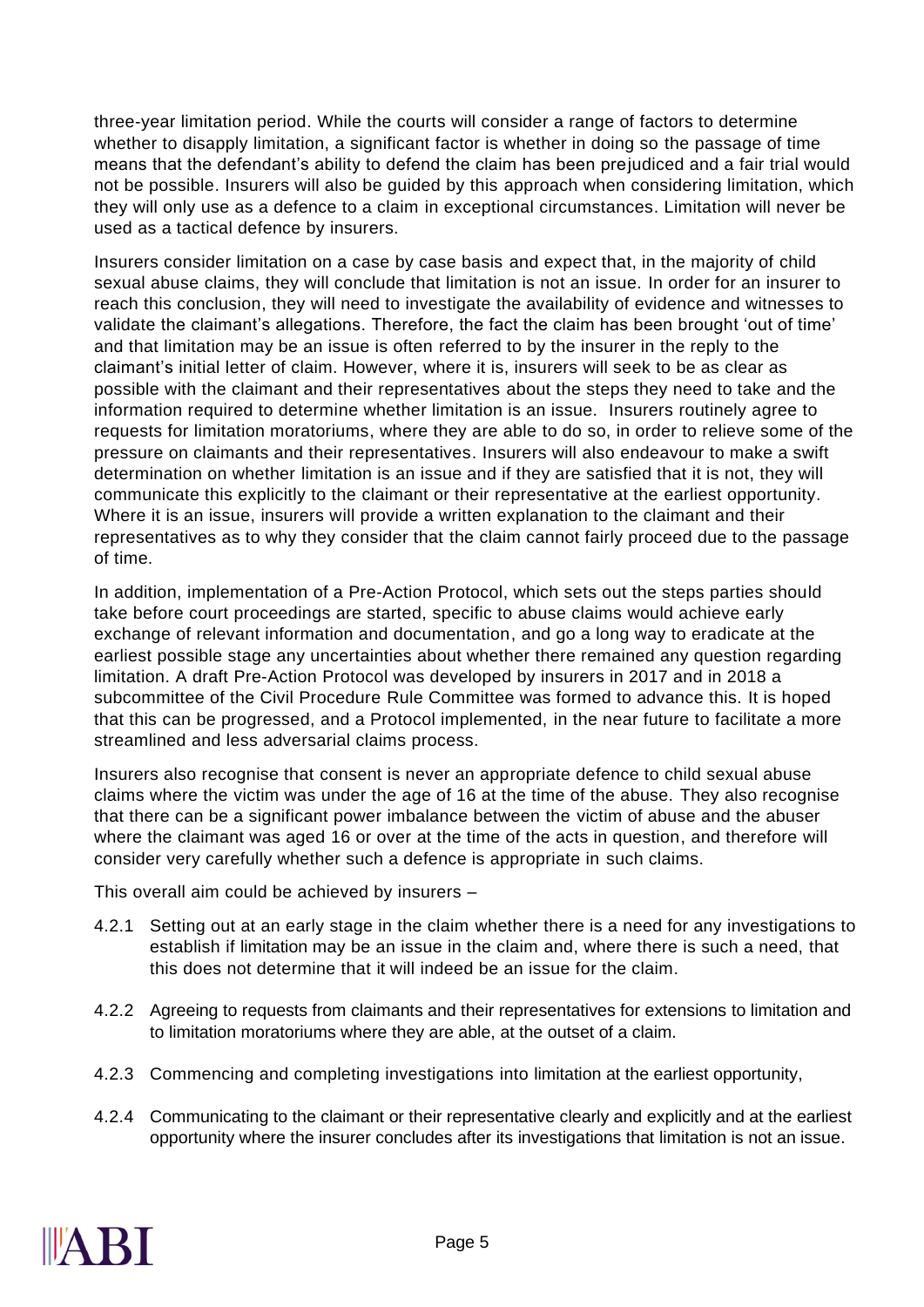4.2.5 Only raising limitation as a defence in exceptional circumstances, which may include where they reasonably believe that on balance a court would not disapply limitation because a fair trial would not be possible.

# *4.3 Use of experts*

Aim: to seek to resolve issues without the need for multiple experts for the assessment of a claimant's psychiatric and/or physical injuries.

While it is often necessary for a claimant to be assessed by a medical expert to evidence their child sexual abuse claim, insurers recognise that it can be a distressing part of the claims process.

Therefore, insurers will endeavour where possible to agree a joint expert with the claimant or their representative in order` to seek to avoid the need for multiple experts.

This overall aim could be achieved by insurers -

- 4.3.1 Engaging with the claimant and their representatives early in the claims process about the use of experts and offering, wherever possible, the use of a joint expert.
- 4.3.2 Where the instruction of a joint expert is not possible, considering raising questions of the claimant's own expert as an alternative to the instruction of their own expert.
- 4.3.3 Instructing their own expert only where it is not possible or appropriate to instruct a joint expert and when asking questions of the claimant's own expert has not resulted in resolving the issues in dispute.

### *4.4 Redress and settlement of child sexual abuse claims*

Aim: to consider and, where they are able, facilitate all forms of redress requested by a claimant, including apologies, acknowledgement of the abuse, financial redress and emotional support, and not require confidentiality as a condition of settlement.

Although the civil claims process is designed primarily to deliver financial compensation to a claimant, insurers recognise that other forms of redress can be just as or even more important for victims and survivors of child sexual abuse.

In particular, apologies and/or an acknowledgement of the abuse suffered can be of significant importance for victims and survivors. Those apologies are only likely to be meaningful where they are made by the organisation responsible for the abuse suffered by the claimant. Where the claimant wishes to receive an apology from the insurer's policyholder, the insurer will never discourage its policyholder from doing so.

Insurers will never require a claimant to agree to confidentiality terms as a condition of settlement of a child sexual abuse claim and every effort will be made to dissuade policyholders from insisting upon confidentiality as a condition of settlement. There may be instances where a claimant asks that details of the claim are kept confidential and, where this is at the request of the claimant, an insurer will respect this.

This overall aim could be achieved by insurers -